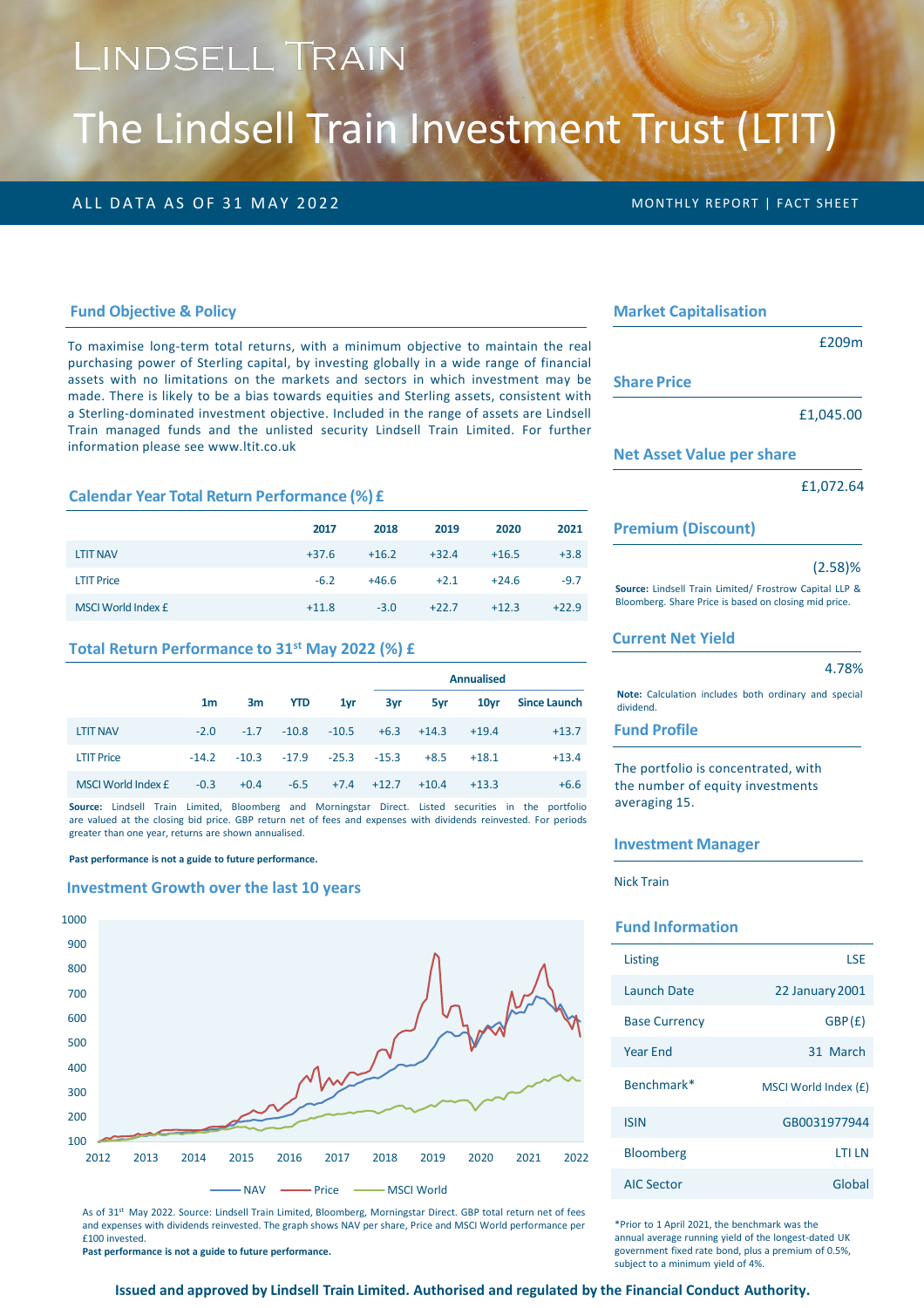## **Top 10 Holdings (%NAV) Allocation (%NAV)**

| <b>Lindsell Train Limited</b>                              | 43.75 |
|------------------------------------------------------------|-------|
| London Stock Exchange Group                                | 8.11  |
| LF Lindsell Train North American<br><b>Equity Fund Acc</b> | 7.72  |
| <b>Diageo</b>                                              | 7.20  |
| Nintendo                                                   | 6.77  |
| Unilever                                                   | 3.96  |
| <b>RELX</b>                                                | 3.85  |
| Mondelez                                                   | 3.52  |
| A.G. Barr                                                  | 3.14  |
| PayPal                                                     | 3.07  |

| Equities:                  |       |
|----------------------------|-------|
| <b>Consumer Franchises</b> | 21.8  |
| <b>Financials</b>          | 8.1   |
| <b>Media</b>               | 13.7  |
| <b>Unlisted Securities</b> | 43.7  |
| <b>Funds</b>               | 9.3   |
| Cash & Equivalent          | 3.4   |
| <b>Total</b>               | 100.0 |

*Lindsell Train sector definitions*

## **Fund Exposure (% NAV)**

|                | <b>Equity</b> | <b>Funds</b> | Cash                     | <b>Total</b> |
|----------------|---------------|--------------|--------------------------|--------------|
| UK             | 70.0          | 9.3          | 3.2                      | 82.5         |
| <b>USA</b>     | 6.6           | ۰            | $\overline{\phantom{a}}$ | 6.6          |
| Europe (ex UK) | 3.9           | ۰            | ٠                        | 3.9          |
| Japan          | 6.8           | ۰            | 0.2                      | 7.0          |
| <b>Total</b>   | 87.3          | 9.3          | 3.4                      | 100.0        |

### **Fee Information**

| <b>Annual Fee</b>                                                                     |           | <b>Performance Fee</b>                                                                                                                                                                                                                                                                                                                                                                                                                                                                                                                                                                                                                |
|---------------------------------------------------------------------------------------|-----------|---------------------------------------------------------------------------------------------------------------------------------------------------------------------------------------------------------------------------------------------------------------------------------------------------------------------------------------------------------------------------------------------------------------------------------------------------------------------------------------------------------------------------------------------------------------------------------------------------------------------------------------|
| 0.60% of the lower of the company's market capitalisation<br>or NAV calculated daily. |           | 10% of the value of any positive relative performance versus<br>the benchmark in a financial year. Relative performance is<br>measured by taking the lower of the NAV or Average Market<br>Price (defined as the average price over the last month of the<br>performance period), taking into account dividends, at the end<br>of each financial year and comparing the percentage annual<br>change with the total return of the benchmark. A performance<br>fee will only be paid out if the annual change is both above the<br>benchmark and is a positive figure. For further information,<br>please contact Frostrow Capital LLP. |
|                                                                                       |           |                                                                                                                                                                                                                                                                                                                                                                                                                                                                                                                                                                                                                                       |
| <b>Corporate Secretary</b>                                                            | Registrar | <b>Board of Directors</b>                                                                                                                                                                                                                                                                                                                                                                                                                                                                                                                                                                                                             |

## **& Registered Office**

Frostrow Capital LLP 25 Southampton Buildings, London,WC2A 1AL

Tel: +44 20 3008 4910

www.frostrow.com Email: [info@frostrow.com](mailto:info@frostrow.com)

*Authorised & Regulated by the FCA*

### Link Group, 10th Floor Central Square 29 Wellington Street Leeds LS1 4DL

Tel: +44 (0 )371 664 0300

www.linkgroup.eu Email: enquiries@linkgroup.co.uk Julian Cazalet (Chairman) Nicholas Allan Vivien Gould (Senior Independent Director) Richard Hughes (Chairman of Audit Committee) Michael Lindsell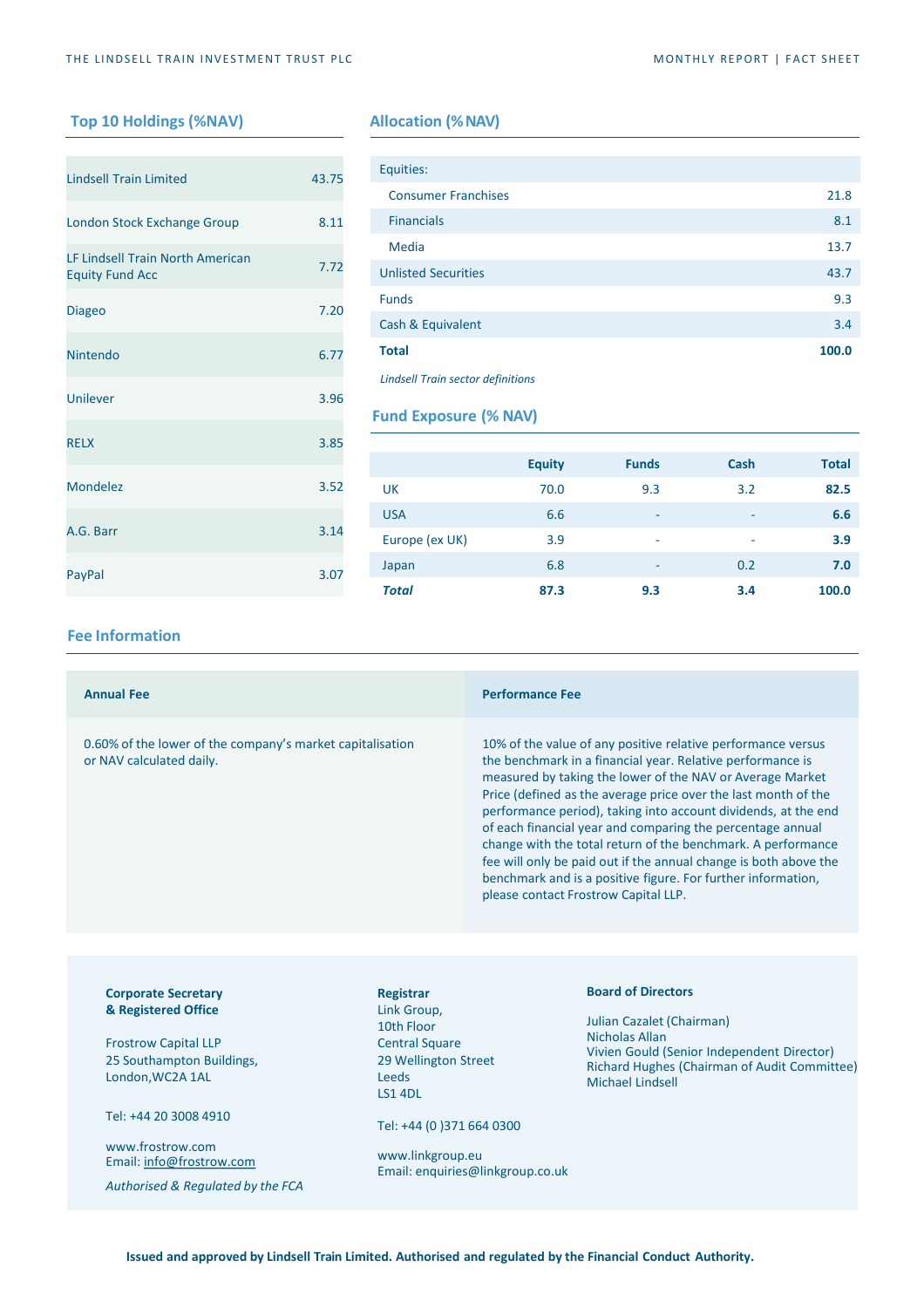#### **Portfolio Manager's Comments**

It has been almost five years since Dirk Van de Put took on the CEO role at Mondelez and changed the company's focus - which had been to prioritise its larger global brands (Cadbury, Toblerone, Oreo, Belvita, Ritz) and to achieve ever higher margins - to prioritizing sales growth, the expansion of market shares and the enabling of local management teams to take more responsibility for implementation. It led to a resurgence in important local brands to complement their core global offerings and has underpinned consistent organic net revenue growth since his tenure began, with revenues rising by 3.8% pa since 2017. That emphasis remains today in the face of 10-13% input cost inflation projected for this year and next and implies even stronger organic revenue growth in the future inflated by rising prices to offset this cost pressure. There could be some hit to margins as price hikes lag input costs, but gross dollar profits are expected to continue to grow.

Van de Put is also making incremental changes to reshape Mondelez's portfolio. He has added to the company's portfolio of snacking brands with his recent acquisition of the Mexican confectionery business Ricolino and last year's purchases of Chipita (croissants and baked snacks), Grenade (high protein nutrition bars) and Gourmet Food (premium biscuits and crackers). In all, there have been eight bolt-on acquisitions since 2018 and these have added over \$2bn (c.8%) to revenues. The company has recently announced its intent to sell the Hall confectionery brand and Mondelez's gum business in developed markets, with current revenues of just over \$900m. These transactions will increase Mondelez's current concentration of c.80% in chocolate and biscuits by revenues, with a long-term target of 90%. This should enhance sales growth at the margin as both categories have been growing at a 6% annual rate thanks to category growth and share gains. Importantly these are snack categories that are subject to less private label competition - 5% for chocolate and 10% for biscuits that is anyway losing share versus branded competitors.

The company has always emphasised the white space opportunities in key markets. For instance, sales in India are c.80% focused on chocolate. On the other hand, in Southeast Asia c.70% of sales are biscuits. The company believes that not only are the boundaries between these categories blurring but also existing distribution provides a platform for the promotion of alternative brands. We would observe that these opportunities have existed for some years yet discernable progress on filling them is taking time.

Soon after Mondelez was spun out of Kraft in 2013 the company began to reorganize its substantial coffee assets. It began by ceding control in 2015 to JDE and over the years has reduced its interests further, choosing to reinvest proceeds in favoured snacking categories instead. Now it retains a 23% stake in the recently quoted JDE Peets and 5% in Keurig Dr Pepper (worth at current market prices \$3.2bn and \$2.8bn respectively), stakes which we expect will gradually reduce over time. We wonder if investors take full account of these important assets when valuing the company.

Mondelez has navigated the ups and downs of covid well, generating a steady 21% return since the end of 2019 and holding up well in difficult markets so far this year. Over five years the shares have compounded at 8.7%pa and over ten years at 12% pa, which is exactly the sort of incremental absolute performance we would expect from a company with such treasured brands and geographically diversified market positions.

#### *Michael Lindsell, 9th June 2022*

**Source Data:** Lindsell Train Ltd & Bloomberg; as of 31st May 2022. **Note:** All stock returns are total returns in GBP.

The top three absolute contributors to the fund's performance in May were Lindsell Train Limited, Unilever, and Laurent-Perrier and the top three absolute detractors to the fund's performance were Diageo, London Stock Exchange Group and LF Lindsell Train North American Fund.